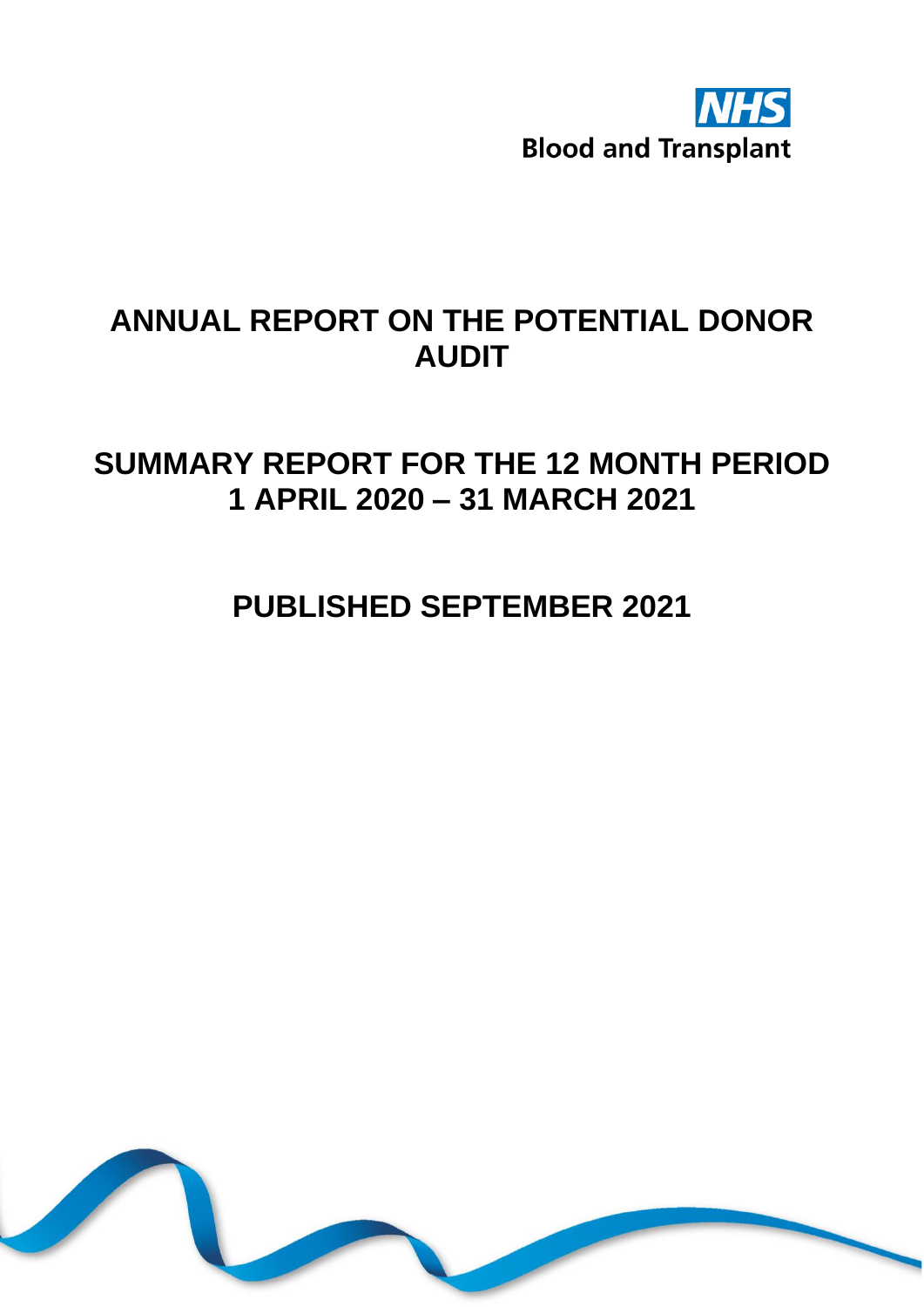#### **1 INTRODUCTION**

This report presents Potential Donor Audit (PDA) information on the financial year 1 April 2020 to 31 March 2021.

The dataset used to compile this report includes all audited patient deaths in UK Intensive Care Units (ICUs) and Emergency Departments as reported by 10 May 2021. Patients aged over 80 years and patients who died on a ward have not been audited. Paediatric ICU data are included however neonatal ICU data have been excluded from this report.

This report summarises the main findings of the PDA over the 12-month period, in particular the reasons why patients were lost along the pathway, and should be read in conjunction with the PDA section of the Organ Donation and Transplantation Activity Report, available at [https://www.odt.nhs.uk/statistics-and-reports/annual-activity-report/.](https://www.odt.nhs.uk/statistics-and-reports/annual-activity-report/)

### **2 DEFINITIONS**

**Eligible donors after brain death** (DBD) are defined as patients for whom death was confirmed following neurological tests and who had no absolute medical contraindications to solid organ donation.

**Eligible donors after circulatory death** (DCD) are defined as patients who had treatment withdrawn and death was anticipated, with no absolute medical contraindications to solid organ donation.

**Absolute medical contraindications** to organ donation are listed here: [https://nhsbtdbe.blob.core.windows.net/umbraco-assets](https://nhsbtdbe.blob.core.windows.net/umbraco-assets-corp/6455/contraindications_to_organ_donation.pdf)[corp/6455/contraindications\\_to\\_organ\\_donation.pdf](https://nhsbtdbe.blob.core.windows.net/umbraco-assets-corp/6455/contraindications_to_organ_donation.pdf)

#### **SNOD** Specialist Nurse in Organ Donation, including Specialist Requesters

**Deemed consent** applies if a person who died in Wales, England or Jersey meets deemed consent criteria: aged 18 or over, has not expressed an organ donation decision either to opt in, opt out or appoint a representative, has lived for longer than 12 months and is ordinarily resident in the country in which they died, and had the capacity to understand the notion of deemed consent for a significant period before their death. Note that where a patient has verbally expressed an opt out or opt in decision deemed consent does not apply.

**Deemed authorisation** applies if a person, who died in Scotland, meets deemed authorisation criteria: aged 16 or over, has not registered or expressed, in writing, an organ donation decision either to opt in or opt out, has lived for longer than 12 months and is ordinarily resident in Scotland, and had the capacity to understand the notion of deemed authorisation for a significant period before their death. Note that, in Scotland, a patient who has verbally expressed an opt in decision is included as a deemed authorisation, whereas a patient who has verbally expressed an opt out decision is not included.

**The consent/authorisation** rate is the percentage of eligible donor donation decision conversations where consent/authorisation was ascertained. Note that consent/authorisation rates have not been provided where the number of families approached is less than ten.

Further definitions to aid interpretation are given in **Appendix 1**.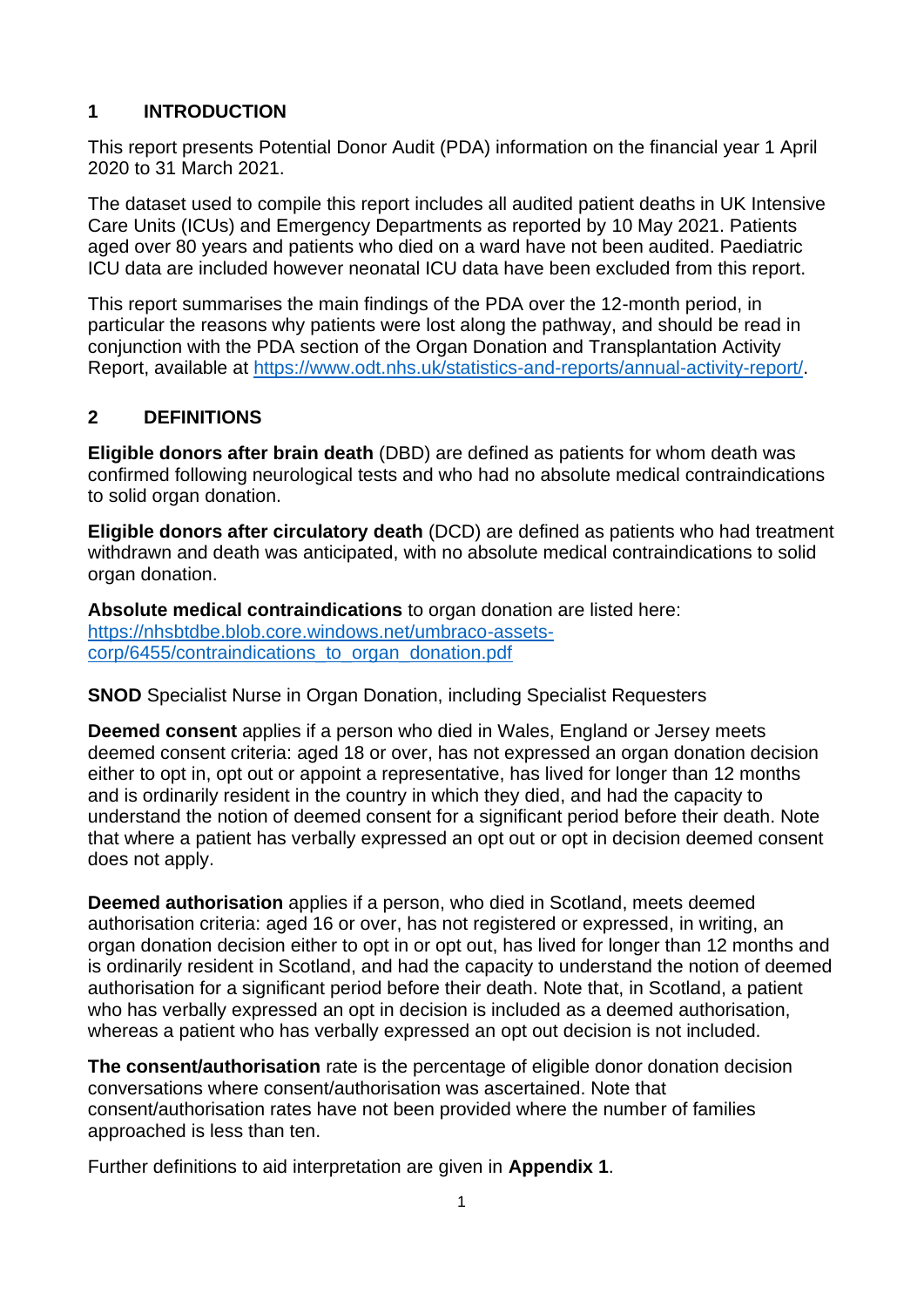#### **3 BREAKDOWN OF AUDITED DEATHS IN ICUs AND EMERGENCY DEPARTMENTS**

In the 12-month period from 1 April 2020 to 31 March 2021, there were a total of 40,334 audited patient deaths in the ICUs and EDs in the UK. A detailed breakdown for both the DBD and DCD data collection flows is given in **Figure 1** and **2**, and **Table 1** summarises the key percentages.



<sup>1</sup> Patients for whom tests were not performed due to; cardiac arrest despite resuscitation occurred, brainstem reflexes returned, or neonates - less than 2 months post term are excluded from the calculation of the neurological death testing rate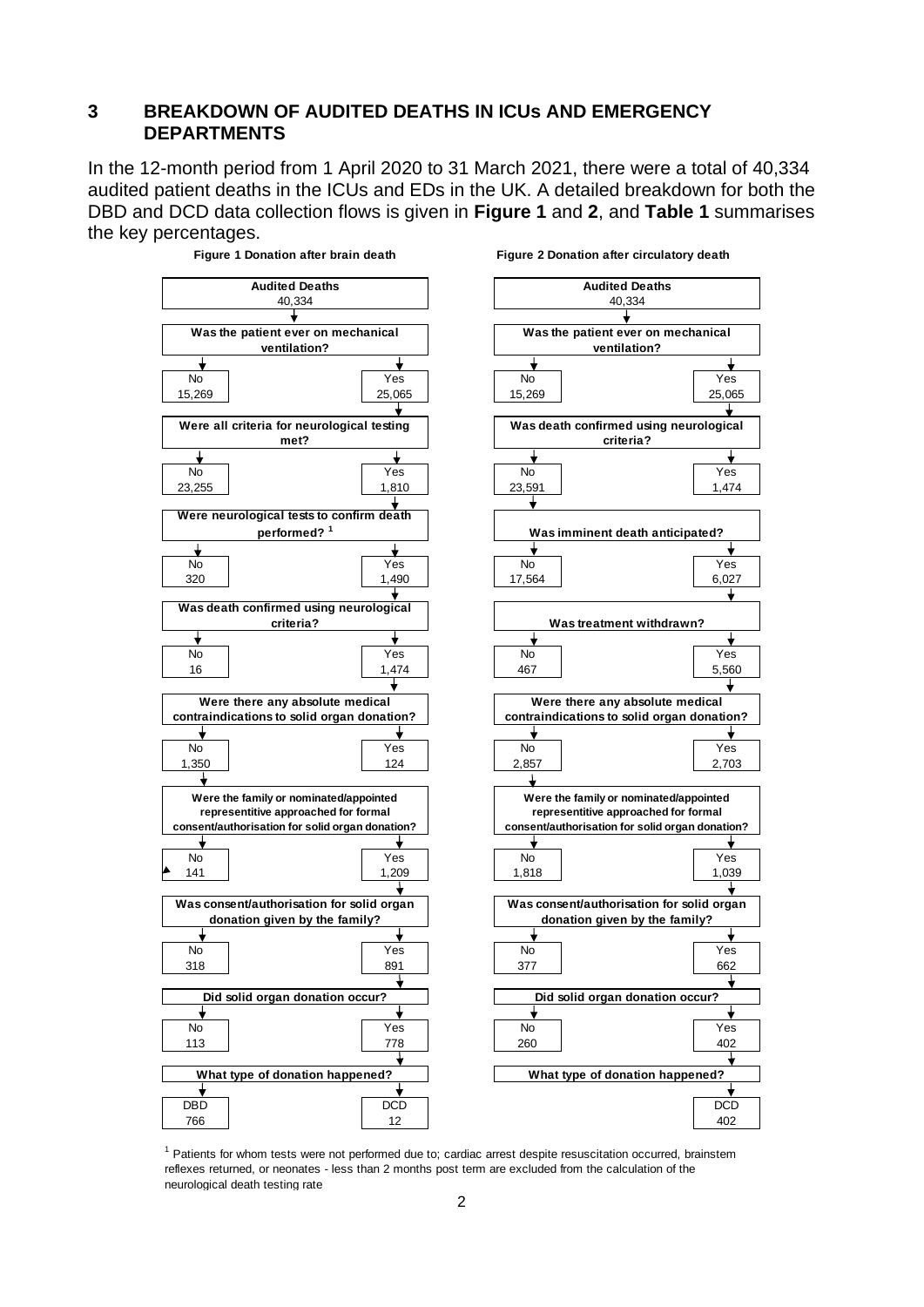| Table 1<br>Key numbers and rates                                                                                                                                                                                                                                                                                                                                                                                                                               |                                                                                                           |                                                                                          |                                                                                                            |
|----------------------------------------------------------------------------------------------------------------------------------------------------------------------------------------------------------------------------------------------------------------------------------------------------------------------------------------------------------------------------------------------------------------------------------------------------------------|-----------------------------------------------------------------------------------------------------------|------------------------------------------------------------------------------------------|------------------------------------------------------------------------------------------------------------|
|                                                                                                                                                                                                                                                                                                                                                                                                                                                                | <b>DBD</b>                                                                                                | <b>DCD</b>                                                                               | <b>ALL</b>                                                                                                 |
| Patients meeting organ donation referral criteria <sup>1</sup><br>Referred to NHS Blood and Transplant<br>Referral rate %<br>Neurological death tested<br>Testing rate %<br>Family approached<br>Family approached and SN-OD present<br>% of approaches where SN-OD present<br>Consent/authorisation given<br>Consent/authorisation rate %<br>- Expressed opt in<br>- Expressed opt in %<br>- Deemed consent/authorisation<br>- Deemed consent/authorisation % | 1810<br>1777<br>98.2<br>1490<br>82.3<br>1209<br>1167<br>96.5<br>891<br>73.7<br>531<br>96.9<br>210<br>70.5 | 6027<br>4770<br>79.1<br>1039<br>922<br>88.7<br>662<br>63.7<br>391<br>87.9<br>159<br>62.4 | 7551<br>6282<br>83.2<br>1490<br>82.3<br>2248<br>2089<br>92.9<br>1553<br>69.1<br>922<br>92.8<br>369<br>66.7 |
| - Other*<br>- Other* %                                                                                                                                                                                                                                                                                                                                                                                                                                         | 150<br>59.1                                                                                               | 112<br>49.6                                                                              | 262<br>54.6                                                                                                |
| Actual donors from each pathway<br>% of consented/authorised donors that became actual<br>donors                                                                                                                                                                                                                                                                                                                                                               | 778<br>87.3                                                                                               | 402<br>60.7                                                                              | 1180<br>76                                                                                                 |

<sup>1</sup> DBD - A patient with suspected neurological death excluding those that were not tested due to reasons: cardiac arrest occurred despite resuscitation, brainstem reflexes returned, neonates - less than 2 months post term

DCD - A patient in whom imminent death is anticipated, ie a patient receiving assisted ventilation,

a clinical decision to withdraw treatment has been made and death is anticipated within a time frame to allow donation to occur

\* Includes patients where nation specific deemed criteria are not met and the patient has not expressed a donation decision in accordance with relevant legislation

### **4 NEUROLOGICAL DEATH TESTING RATE**

Е

| Table 2<br>Reasons given for neurological death tests not being performed |                |       |  |
|---------------------------------------------------------------------------|----------------|-------|--|
|                                                                           | N              | %     |  |
| Patient haemodynamically unstable                                         | 100            | 31.3  |  |
| Clinical reason/Clinician's decision                                      | 42             | 13.1  |  |
| Other                                                                     | 30             | 9.4   |  |
| Family declined donation                                                  | 24             | 7.5   |  |
| Inability to test all reflexes                                            | 20             | 6.3   |  |
| Biochemical/endocrine abnormality                                         | 19             | 5.9   |  |
| Treatment withdrawn                                                       | 18             | 5.6   |  |
| Family pressure not to test                                               | 15             | 4.7   |  |
| Continuing effects of sedatives                                           | 13             | 4.1   |  |
| Medical contraindication to donation                                      | 11             | 3.4   |  |
| Pressure of ICU beds                                                      | 8              | 2.5   |  |
| SN-OD advised that donor not suitable                                     | $\overline{7}$ | 2.2   |  |
| Unknown                                                                   | $\overline{7}$ | 2.2   |  |
| Patient had previously expressed a wish not to<br>donate                  | 5              | 1.6   |  |
| Hypothermia                                                               | 1              | 0.3   |  |
| <b>Total</b>                                                              | 320            | 100.0 |  |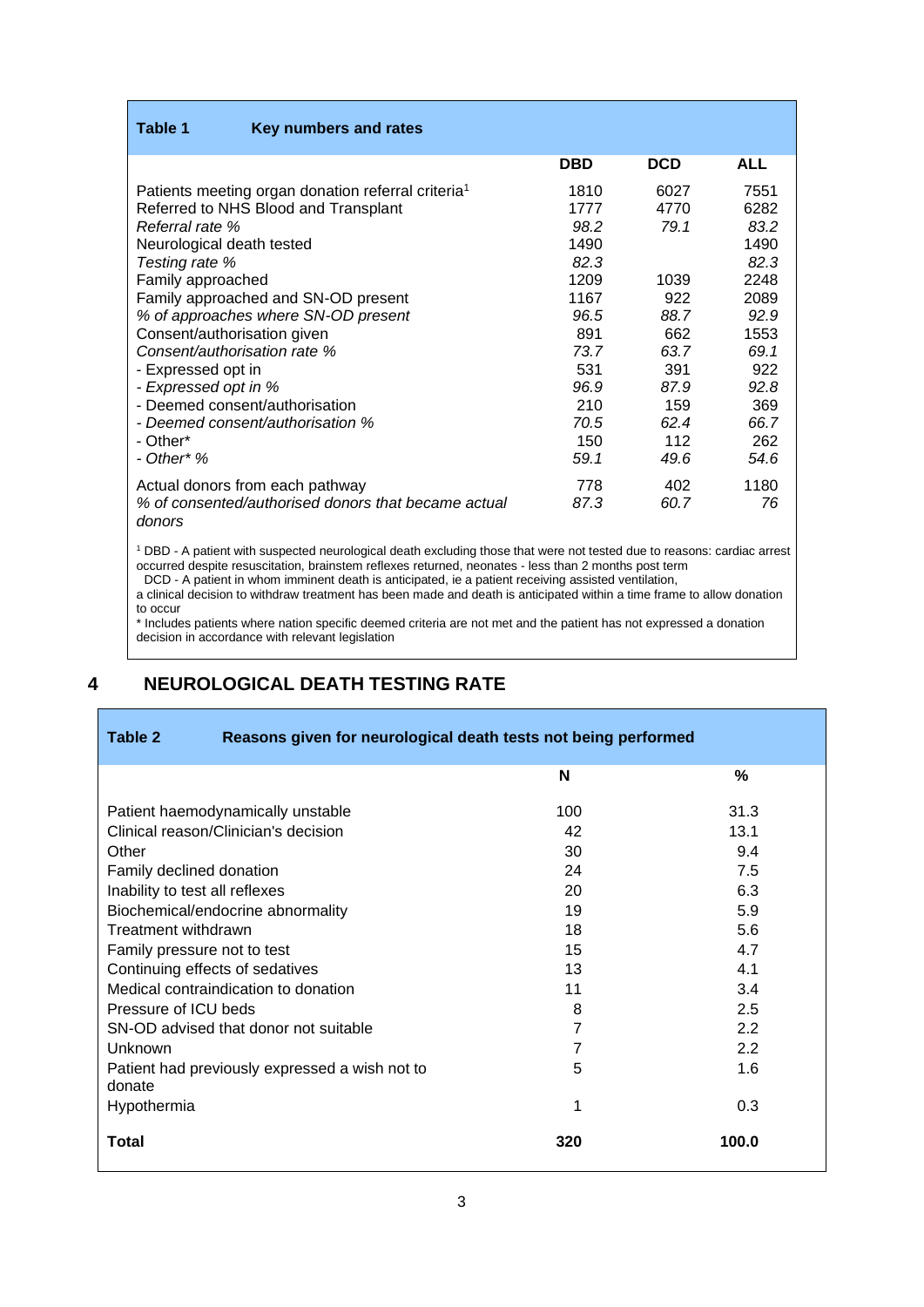The neurological death testing rate was 82% and is the percentage of patients for whom neurological death was suspected that were tested. To be defined as neurological death suspected, the patients were indicated to have met the following criteria - invasive ventilation, Glasgow Coma Scale 3 not explained by sedation, no respiratory effort, fixed pupils, no cough or gag reflex. Patients whom tests were not performed due to; cardiac arrest occurred despite resuscitation, brainstem reflexes returned, neonates - less than 2 months post term were not possible to test meaning these reasons were excluded. Neurological death tests were not performed in 320 patients (18%) for whom neurological death was suspected. The primary reason given for not testing is shown in **Table 2**.

100 (31%) patients were haemodynamically unstable and were therefore not tested. Other reasons given for not performing neurological death tests were: 42 (13%) patients had a clinical reason or it was the clinician's decision, and for 30 (9%) of patients, 'other' was given as the reason for not testing.

#### **5 REFERRAL RATE**

A patient for whom neurological death is suspected or for whom imminent death is anticipated, i.e. receiving assisted ventilation, a clinical decision to withdraw treatment has been made and death is anticipated, should be referred to NHS Blood and Transplant. The DBD referral rate was 98% and the DCD referral rate was 79%. **Table 3** shows the reasons given why such patients were not referred. One patient can meet the referral criteria for both DBD and DCD and therefore some patients may be counted in both columns.

| Table 3<br>Reasons given why patient not referred                                  |    |            |       |            |
|------------------------------------------------------------------------------------|----|------------|-------|------------|
|                                                                                    |    | <b>DBD</b> |       | <b>DCD</b> |
|                                                                                    | N  | %          | N     | $\%$       |
| Not identified as potential donor/organ donation not<br>considered                 | 19 | 57.6       | 478   | 38.0       |
| Uncontrolled death pre referral trigger                                            | 4  | 12.1       | 10    | 0.8        |
| Medical contraindications                                                          | 3  | 9.1        | 423   | 33.7       |
| Other                                                                              | 3  | 9.1        | 86    | 6.8        |
| Family declined donation prior to neurological testing                             |    | 6.1        | 1     | 0.1        |
| Thought to be medically unsuitable                                                 |    | 6.1        | 224   | 17.8       |
| Coroner / Procurator Fiscal reason                                                 |    |            | 1     | 0.1        |
| Family declined donation following decision to remove<br>treatment                 |    |            | 10    | 0.8        |
| Reluctance to approach family                                                      |    |            | 1     | 0.1        |
| Thought to be outside age criteria                                                 |    |            | 3     | 0.2        |
| Pressure on ICU beds                                                               |    |            | 17    | 1.4        |
| Clinician assessed that patient was unlikely to become<br>asystolic within 4 hours |    |            | 2     | 0.2        |
| Patient had previously expressed a wish not to donate                              |    |            | 1     | 0.1        |
| Total                                                                              | 33 | 100.0      | 1.257 | 100.0      |

Of the patients who met the referral criteria and were not referred, the reason given for 58% of DBD and 38% of DCD was that the patients were not identified as potential donors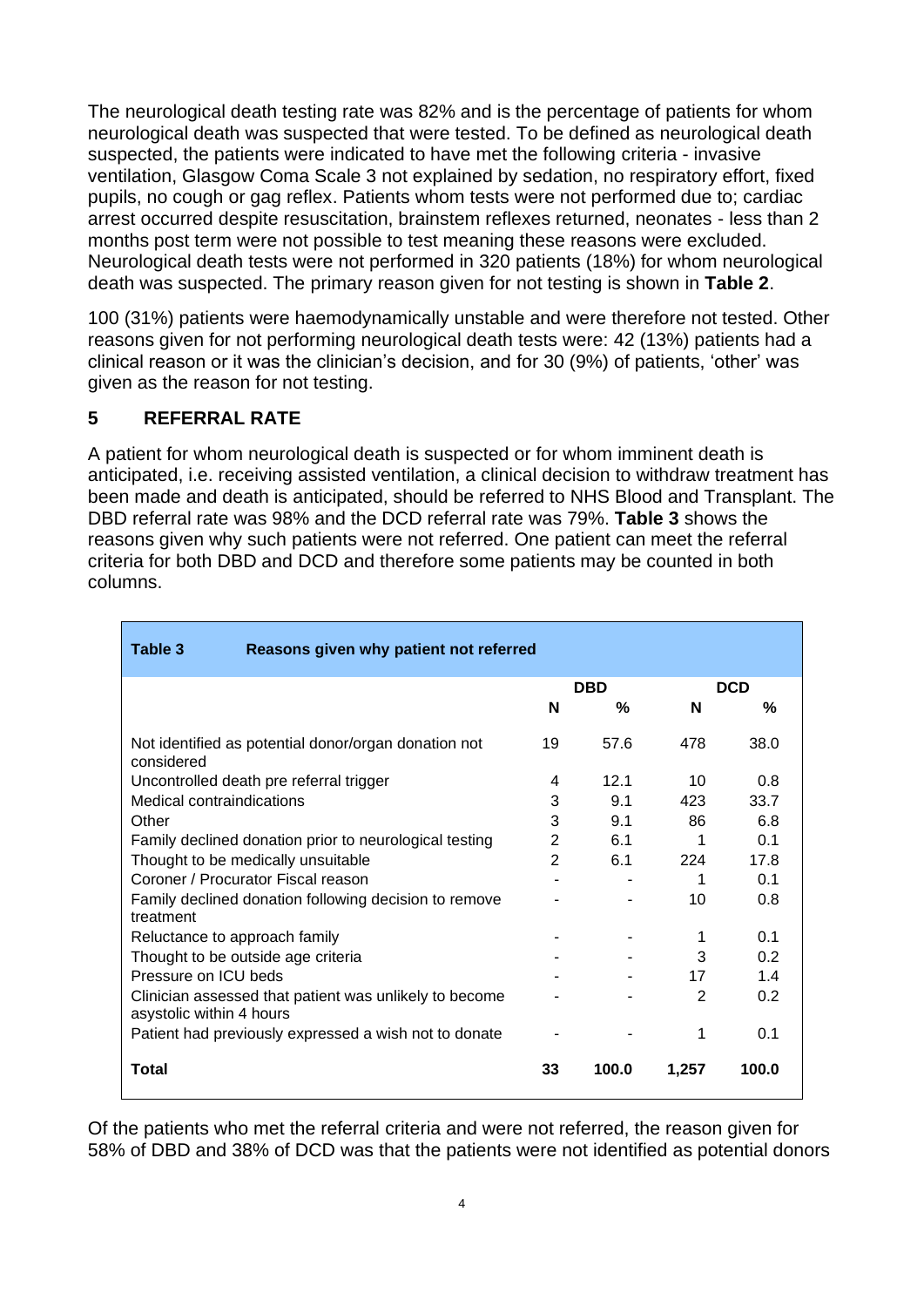and so organ donation was not considered. For 12% of DBD not referred, an uncontrolled death pre referral was given as the reason for not referring the patient. For 9% of DBD and 34% of DCD patients, medical contradictions were the reason for not referring.

#### **6 APPROACH RATE**

Families of eligible donors were asked to make or support a patient's organ donation decision in 90% of DBD and 36% of DCD cases. The DCD assessment process identifies a large number of eligible DCD donors which are unsuitable for organ donation prior to the approach. Prior to September 2020 it was not possible to identify such cases and consequently, the DCD approach rate, for 2020/21 underestimates the actual approach rate, as families of these patients are never approached for the formal organ donation discussion. In this scenario, the reason for not approaching (prior to September 2020) is grouped with 'Other'. The information in **Table 4** shows the reasons given why the families were not approached.

For both eligible DBD and DCD donors, the main reason cited for not approaching the family was 'other', this includes reasons such as the patient's general or other medical condition, the patient was outside of age criteria, the family were considered too upset to approach and resource failure. In a further 18% of DBD cases, Coroner/Procurator Fiscal refused permission was the reason given. In a further 41% of DCD cases, the patient was deemed unsuitable by DCD assessment prior to approach.

| Table 4                        | Reasons given why family were not asked to make or support patient's organ donation decision |            |       |            |       |
|--------------------------------|----------------------------------------------------------------------------------------------|------------|-------|------------|-------|
|                                |                                                                                              | <b>DBD</b> |       | <b>DCD</b> |       |
|                                |                                                                                              | N          | %     | N          | %     |
| Other                          |                                                                                              | 76         | 53.9  | 789        | 43.4  |
|                                | Coroner/Proc Fiscal refused permission                                                       | 26         | 18.4  | 24         | 1.3   |
|                                | Not identified as a potential donor                                                          | 14         | 9.9   | 194        | 10.7  |
| donation decision conversation | Family stated they would not consent/authorise prior to                                      | 12         | 8.5   | 30         | 1.7   |
| cannot proceed)                | Family untraceable - No first person consent (donation                                       | 6          | 4.3   | 7          | 0.4   |
|                                | Cardiac arrest before approach could be made                                                 | 6          | 4.3   | 2          | 0.1   |
| Pressure on ICU beds           |                                                                                              | 1          | 0.7   | 31         | 1.7   |
| approach                       | Deemed unsuitable by DCD assessment prior to                                                 |            |       | 741        | 40.8  |
| Total                          |                                                                                              | 141        | 100.0 | 1,818      | 100.0 |

### **7 OVERALL CONSENT/AUTHORISATION RATE**

The consent/authorisation rate is based on eligible donors whose families were asked to make or support a patient's organ donation decision. The consent/authorisation rate is the proportion of eligible donors for whom consent/authorisation for solid organ donation was ascertained.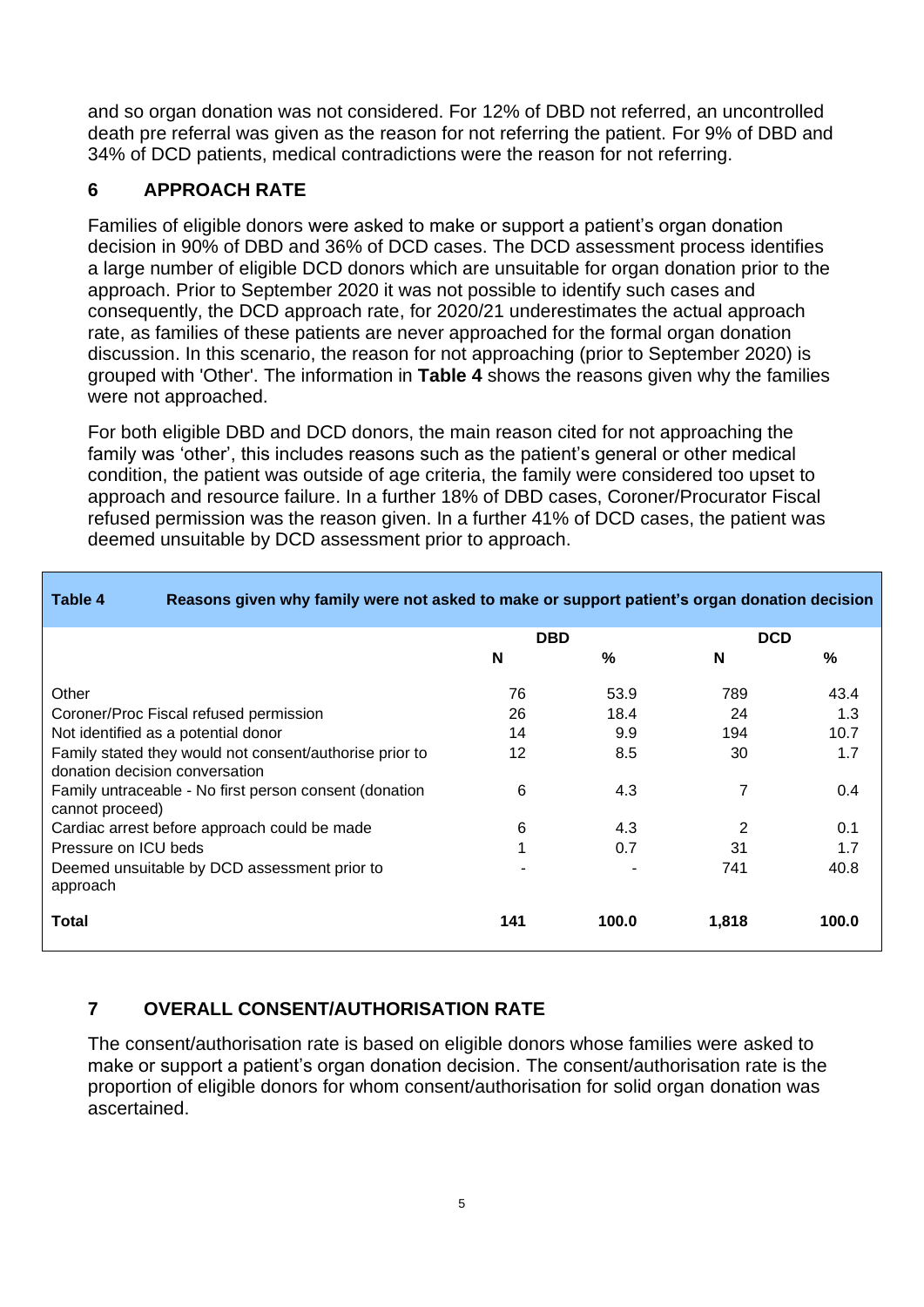During the financial year, the DBD consent/authorisation rate was 74% and the 95% confidence limits for this percentage are 71% - 76%. The DCD consent/authorisation rate was 64% and the 95% confidence limits for this percentage are 61% - 67%. The overall consent/authorisation rate was 69% and the 95% confidence limits for this percentage are 67% - 71%.

When a patient had expressed an opt in decision, the DBD consent/authorisation rate was 97% compared to 71% when deemed consent/authorisation applied and 59% where nation specific deemed criteria are not met and the patient had not expressed a donation decision in accordance with the relevant legislation. For DCD, the rates were 88% compared with 62% and 50% respectively. Overall, these rates were 93% for expressed opt ins compared with 67% for deemed consent/authorisation and 55% for other.

In total during the financial year, 71 families overruled their loved one's expressed opt in decision to be an organ donor and 184 families did not support deemed consent/authorisation.

Of the 1167 occasions when a SN-OD was present for the donation decision conversation, the DBD consent/authorisation rate was 75% compared with 43% on the 42 occasions when the SN-OD was not present. Similarly, for DCD the rate was 69% of 922 compared with 23% of the 117 occasions when the SN-OD was not present. The overall rate was 72% (N=2089) compared with 28% (N=159).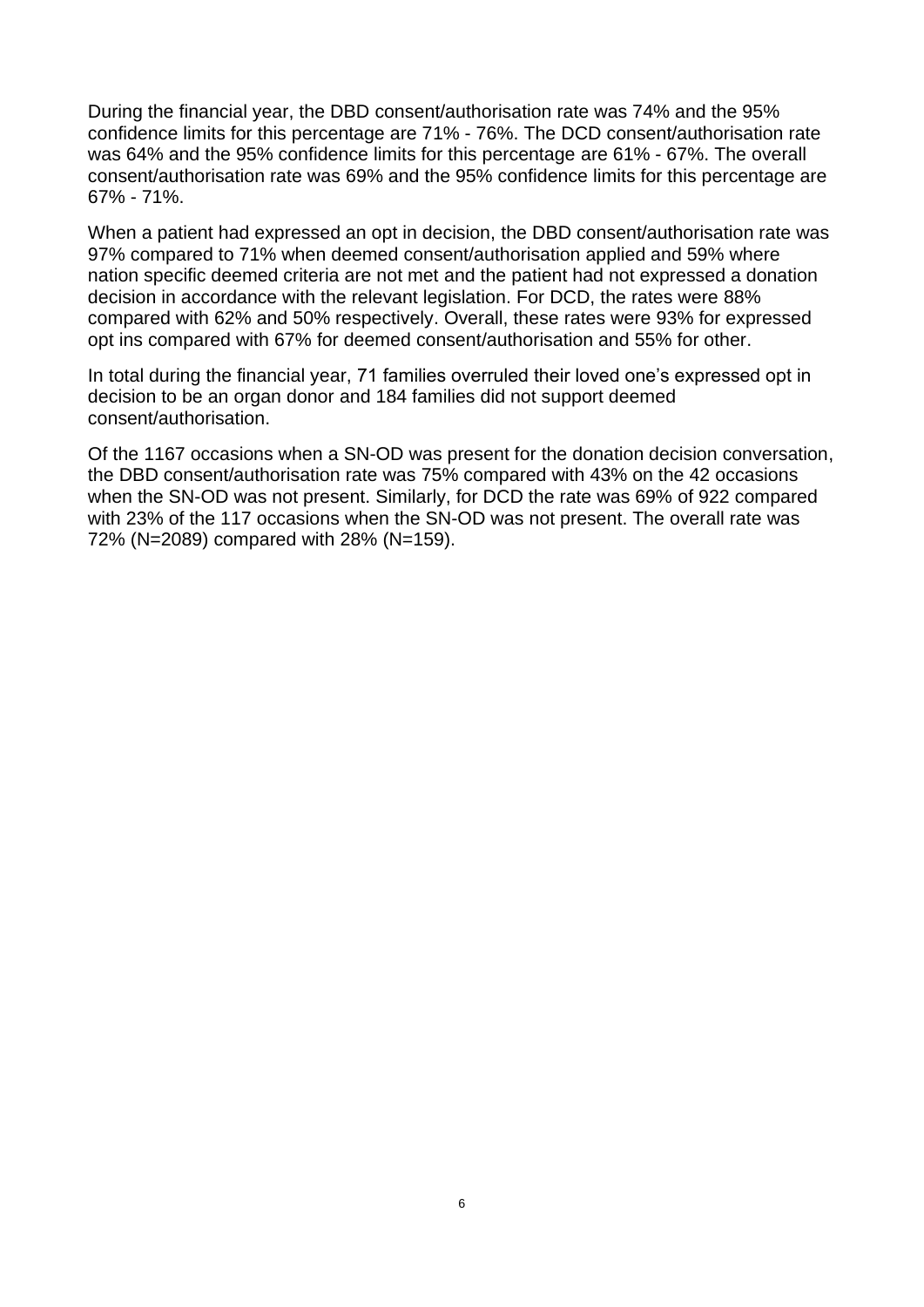| Reasons why the family did not support organ donation<br>Table 5                              |                |            |            |       |
|-----------------------------------------------------------------------------------------------|----------------|------------|------------|-------|
|                                                                                               |                | <b>DBD</b> | <b>DCD</b> |       |
|                                                                                               | N              | %          | N          | %     |
| Patient had previously expressed a wish not to donate                                         | 111            | 34.9       | 108        | 28.6  |
| Family felt it was against their religious/cultural beliefs                                   | 38             | 11.9       | 13         | 3.4   |
| Family were not sure whether the patient would have<br>agreed to donation                     | 35             | 11.0       | 36         | 9.5   |
| Family did not want surgery to the body                                                       | 29             | 9.1        | 35         | 9.3   |
| Other                                                                                         | 22             | 6.9        | 36         | 9.5   |
| Family felt patient had suffered enough                                                       | 16             | 5.0        | 34         | 9.0   |
| Family divided over the decision                                                              | 13             | 4.1        | 16         | 4.2   |
| Family felt that the body should be buried whole<br>(unrelated to religious/cultural reasons) | 12             | 3.8        | 9          | 2.4   |
| Family did not believe in donation                                                            | 10             | 3.1        | 13         | 3.4   |
| Family felt the length of time for the donation process<br>was too long                       | 9              | 2.8        | 48         | 12.7  |
| Strong refusal - probing not appropriate                                                      | 8              | 2.5        | 11         | 2.9   |
| Patient had registered a decision to Opt Out                                                  | 6              | 1.9        | 13         | 3.4   |
| Family concerned other people may disapprove/be<br>offended                                   | 3              | 0.9        | 2          | 0.5   |
| Family had difficulty understanding/accepting<br>neurological testing                         | $\overline{2}$ | 0.6        |            |       |
| Family wanted to stay with the patient after death                                            | 1              | 0.3        | 2          | 0.5   |
| Family believe patient's treatment may have been<br>limited to facilitate organ donation      | 1              | 0.3        |            |       |
| Family concerned that organs may not be<br>transplantable                                     | 1              | 0.3        | 1          | 0.3   |
| Family concerned donation may delay the funeral                                               | 1              | 0.3        |            |       |
| <b>Total</b>                                                                                  | 318            | 100.0      | 377        | 100.0 |

The reasons why the family did not give consent/authorisation are shown in **Table 5**. The main reason that families of eligible DBD and DCD patients gave for no consent/authorisation was the patient had previously expressed a wish not to donate (35% and 29% respectively). Other common reasons why the family did not support organ donation for DBD patients were that the families felt it was against their religious/cultural beliefs or were not sure whether the patient would have agreed to organ donation. Amongst DCD patients, families felt that the length of time for donation was too long or were not sure whether the patient would have agreed to organ donation.

#### **8 EFFECT OF DEMOGRAPHIC VARIABLES ON THE CONSENT/AUTHORISATION RATE**

The consent/authorisation rate for the 613 male eligible DBD was 74% and the consent/authorisation rate for the 596 female eligible DBD was 74%. The difference is not statistically significant, p=0.9. For the 655 male eligible DCD the consent/authorisation rate was 65% and for the 384 female eligible DCD was 61%. The difference is not statistically significant, p=0.2.

Age is represented by a categorical variable with intervals 0-17, 18-24, 25-34, 35-49, 50- 59 and 60+ years. The consent/authorisation rates for the six age groups (for the 1,209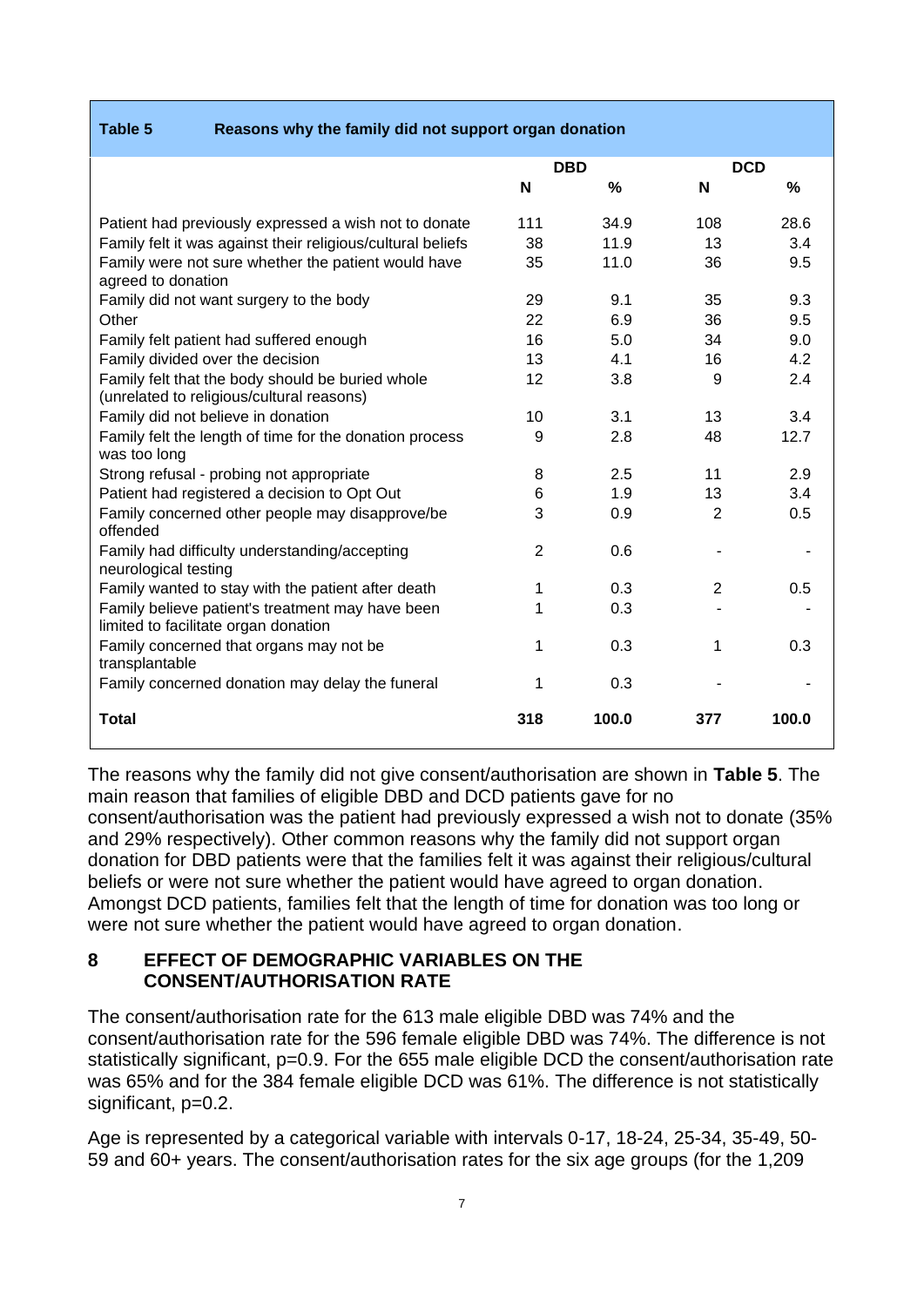eligible DBD and 1,039 eligible DCD whose families were approached) are illustrated in **Figure 3**. The highest consent/authorisation rate for eligible DBD occurred in the 25-34 age group (80%) and for eligible DCD in the 35-49 and 50-59 age groups (69%). The lowest consent/authorisation rate for eligible DBD was in the 0-17 age group (57%). The lowest consent/authorisation rate for eligible DCD was in the 18-24 age group (50%). The differences in consent/authorisation rate across the six age groups for DBD are not statistically significant (p=0.07) and for DCD are statistically significant (p=0.008).

When comparing only between adult and paediatric (<18 years), the differences in consent/authorisation rate for DBD are statistically significant (p=0.007) and for DCD are not statistically significant (p=0.07).



**Figure 3 Age variation in consent/authorisation rate**

Consent/authorisation rates for patients from the white ethnic community are compared with those of patients from Black, Asian, Mixed Race and Minority Ethnic (BAME) communities and are shown in **Figure 4**. Note that there were an additional 20 DBD and 20 DCD families approached where the ethnicity was not known or not reported which have been excluded from the ethnicity figures below.

For eligible DBD, the consent/authorisation rates were 81% for eligible white donors compared to 35% for eligible BAME donors. The 95% confidence limits for these DBD consent/authorisation rates are 79% - 84% and 28% - 42%, respectively.

For eligible DCD, the consent/authorisation rates were 67% for eligible white DCD and 38% for eligible BAME DCD donors. The 95% confidence limits for these DCD consent/authorisation rates are 64% - 70% and 28% - 48%, respectively.

The overall consent/authorisation rates were 75% for eligible white donors and 36% for eligible BAME donors. The 95% confidence limits for overall consent/authorisation rates are 73% - 76% for eligible white donors and 30% - 42% for eligible BAME donors.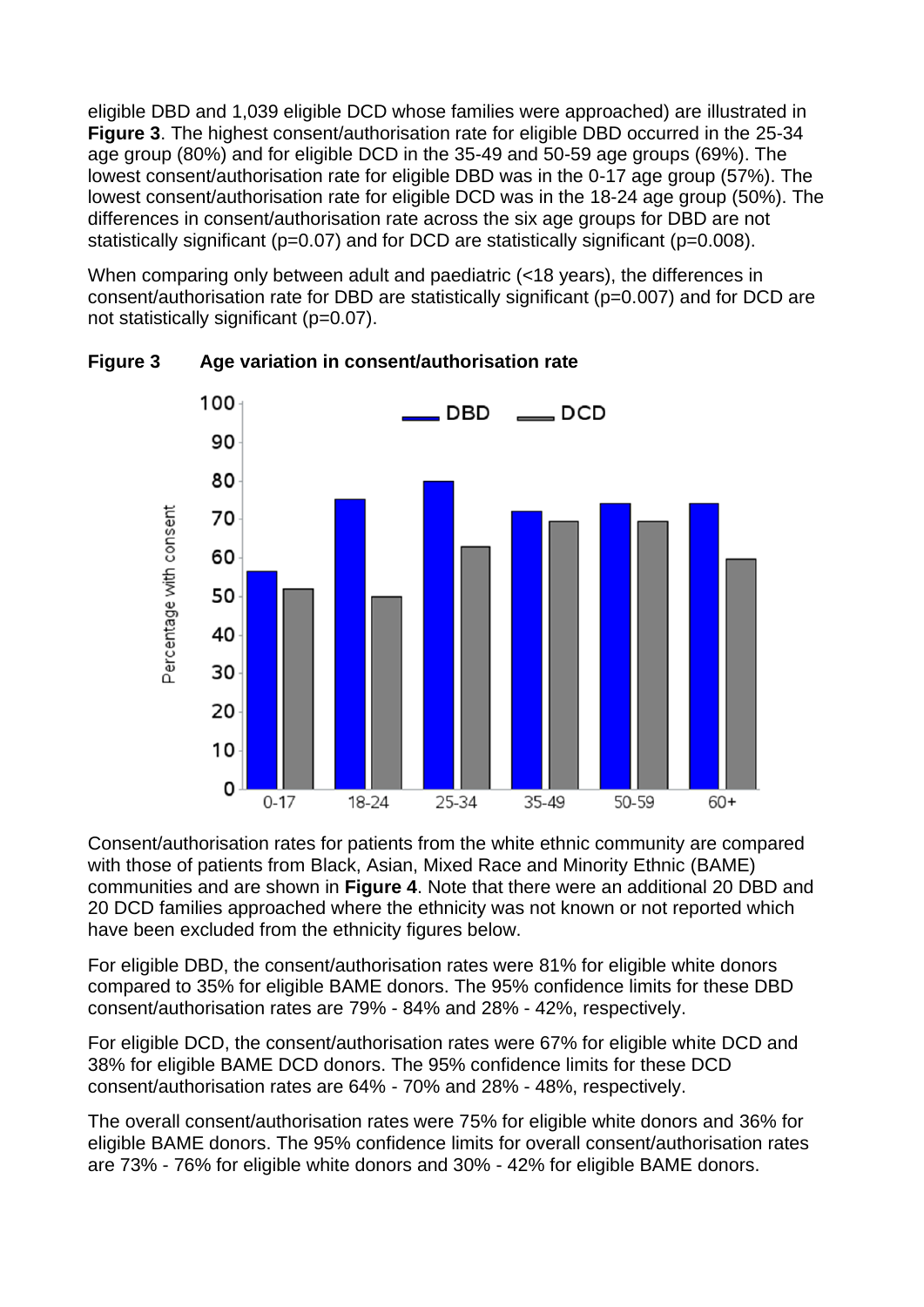The difference between consent/authorisation rates for white and BAME eligible DBD donors is statistically significant, p<.0001. The difference between consent/authorisation rates for white and BAME eligible DCD donors is statistically significant, p<.0001.





### **9 SOLID ORGAN DONATION**

Of the eligible donors whose families were asked to make or support a patient's donation decision and consent/authorisation was ascertained, 87% of the eligible DBD and 61% of the eligible DCD went on to become actual solid organ donors. **Table 6** shows the reasons why consented/authorised eligible donors did not become actual solid organ donors.

For consented/authorised eligible DBD the main reason given for solid organ donation not proceeding was that the organs were deemed to be medically unsuitable by recipient centres in 30% of cases. A further 13% were declined due to the organs being deemed medically unsuitable on surgical inspection and 9% due to Coroner/Procurator Fiscal refusal.

Similarly, 28% of non-proceeding DCD donors were due to recipient centres deeming the organs to be medically unsuitable. The main reason given for consented/authorised eligible DCD not proceeding to become a solid organ donor was the prolonged time to asystole, accounting for 42% of cases.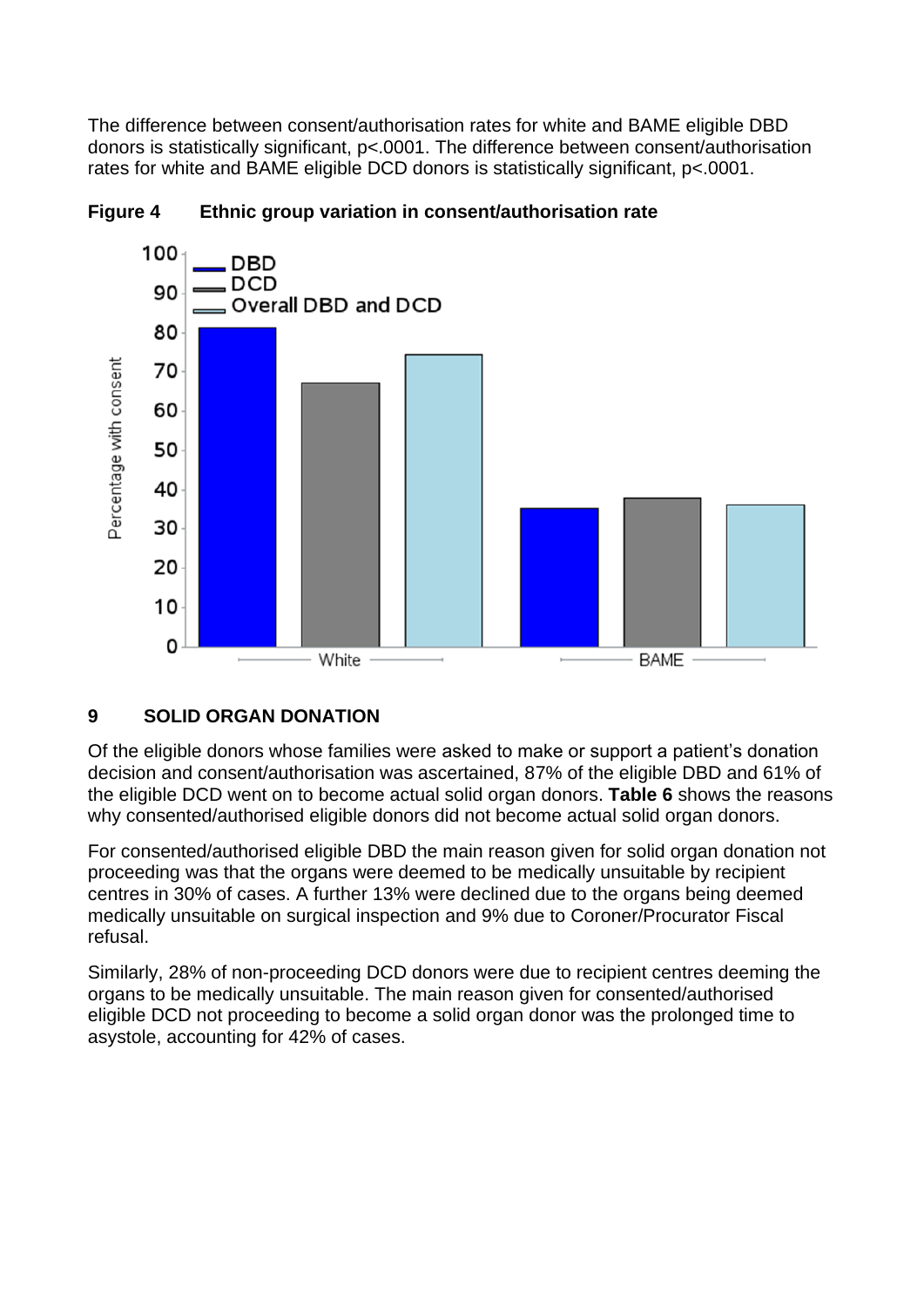| Table 6 |  |  |
|---------|--|--|
|         |  |  |

**Table 6 Reasons why consented/authorised eligible donors did not proceed to donate**

|                                                                      | <b>DBD</b>     |               | <b>DCD</b> |       |
|----------------------------------------------------------------------|----------------|---------------|------------|-------|
|                                                                      | N              | $\frac{0}{0}$ | N          | %     |
| Clinical - Organs deemed medically unsuitable by recipient centres   | 34             | 30.1          | 73         | 28.1  |
| Clinical - Organs deemed medically unsuitable on surgical inspection | 15             | 13.3          |            | 0.4   |
| Consent / Auth - Coroner/Procurator fiscal refusal                   | 10             | 8.8           | 12         | 4.6   |
| Clinical - Absolute contraindication to organ donation               | 8              | 7.1           | 3          | 1.2   |
| Clinical - No transplantable organ                                   | 8              | 7.1           | 13         | 5.0   |
| Clinical - Other                                                     | 8              | 7.1           | 3          | 1.2   |
| Clinical - Patient expected to die before donation could take place  | 6              | 5.3           | 7          | 2.7   |
| attendance not required                                              |                |               |            |       |
| Clinical - Considered high risk donor                                | 5              | 4.4           | 2          | 0.8   |
| Logistical - Other                                                   | 5              | 4.4           | 10         | 3.8   |
| Clinical - Patient actively dying                                    | 4              | 3.5           | 5          | 1.9   |
| Clinical - Positive virology                                         | 4              | 3.5           |            | 0.4   |
| Clinical - Patient's general medical condition                       | 2              | 1.8           | 4          | 1.5   |
| Clinical - Patient asystolic                                         | $\overline{2}$ | 1.8           |            | 0.4   |
| Consent / Auth - NOK withdraw consent / authorisation                |                | 0.9           | 11         | 4.2   |
| Consent / Auth - Family placed conditions on donation                |                | 0.9           |            |       |
| Clinical - Outside of donation criteria at referral                  |                |               | 3          | 1.2   |
| Clinical - DCD clinical exclusion                                    |                |               |            | 0.4   |
| Clinical - PTA post WLST                                             |                |               | 109        | 41.9  |
| Logistical - No critical care bed available                          |                |               | 1          | 0.4   |
| <b>Total</b>                                                         | 113            | 100.0         | 260        | 100.0 |

### **10 FIVE-YEAR TRENDS IN KEY NUMBERS AND RATES**

**Figures 5, 6, 7, and 8** illustrate the five-year trends in key numbers and rates across the UK. Note that patients who met the referral criteria for both DBD and DCD donation will appear in both DBD and DCD bar charts in **Figure 6** but only once in the deceased donor chart.

Over the last four years the number of neurological death tested patients had continued to increase and the testing rate rose from 86% to 87%. In the last year, the number of neurological death tested patients decreased, with the testing rate decreasing from 87% to 82%. The DBD referral rate decreased slightly from 99% to 98% and larger decreases in the DCD referral rate were seen last year, dropping from 91% to 79%, primarily due to the COVID-19 pandemic. Despite the pandemic, there has been a continued steady increase in the percentage of family approaches where a SNOD was present, increasing from 93% to 97% for DBD and from 80% to 89% for DCD. The DBD consent/authorisation rate has increased from 69% to 74% over the past five years. The DCD consent/authorisation rate has risen over the past five years from 58% to 64%.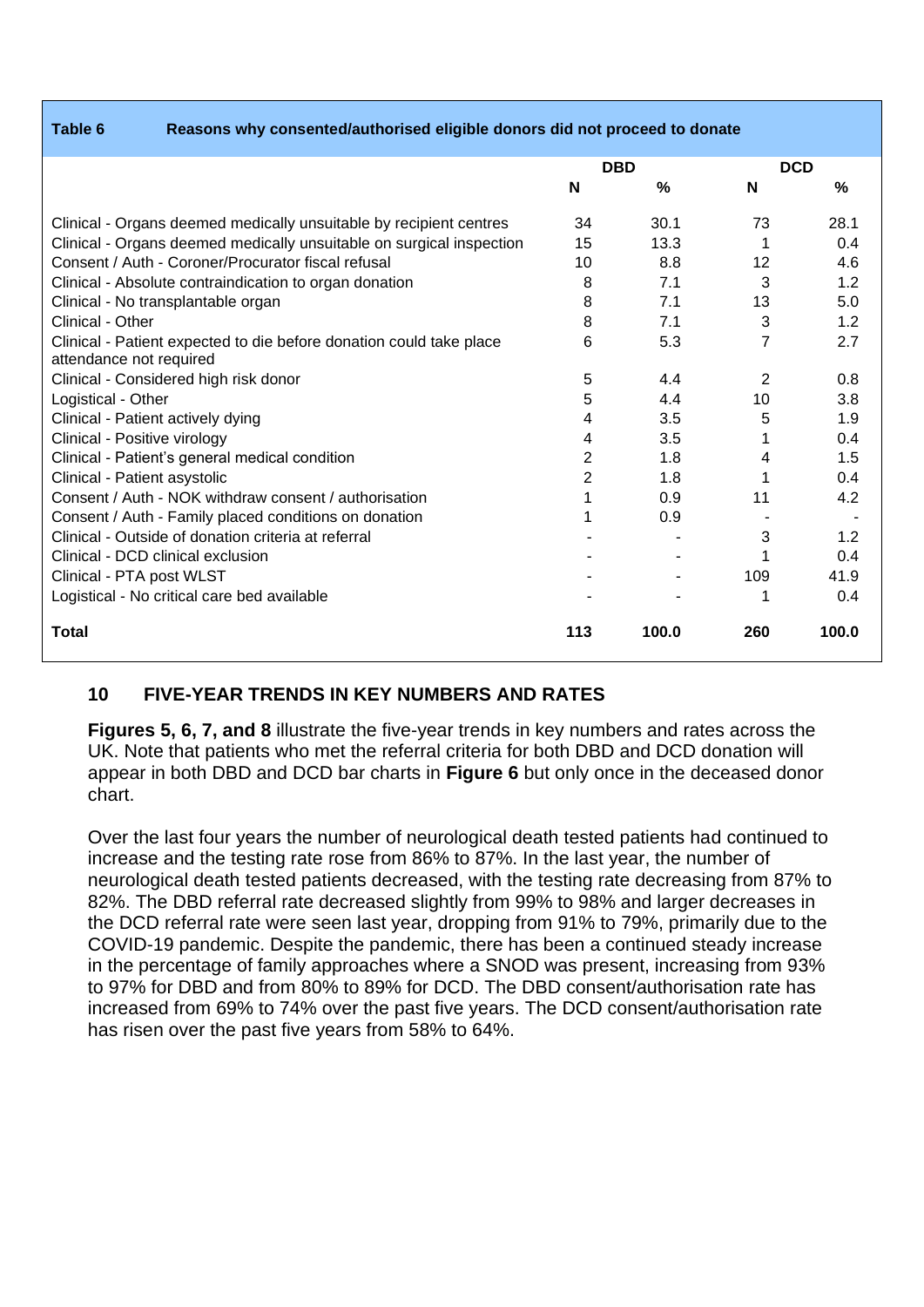#### **Figure 5 Number of patients with suspected neurological death, 1 April 2016 – 31 March 2021**



 $\blacksquare$  Patients not tested  $\blacksquare$  Patients tested









Patients not referred Patients referred

Patients not referred Patients referred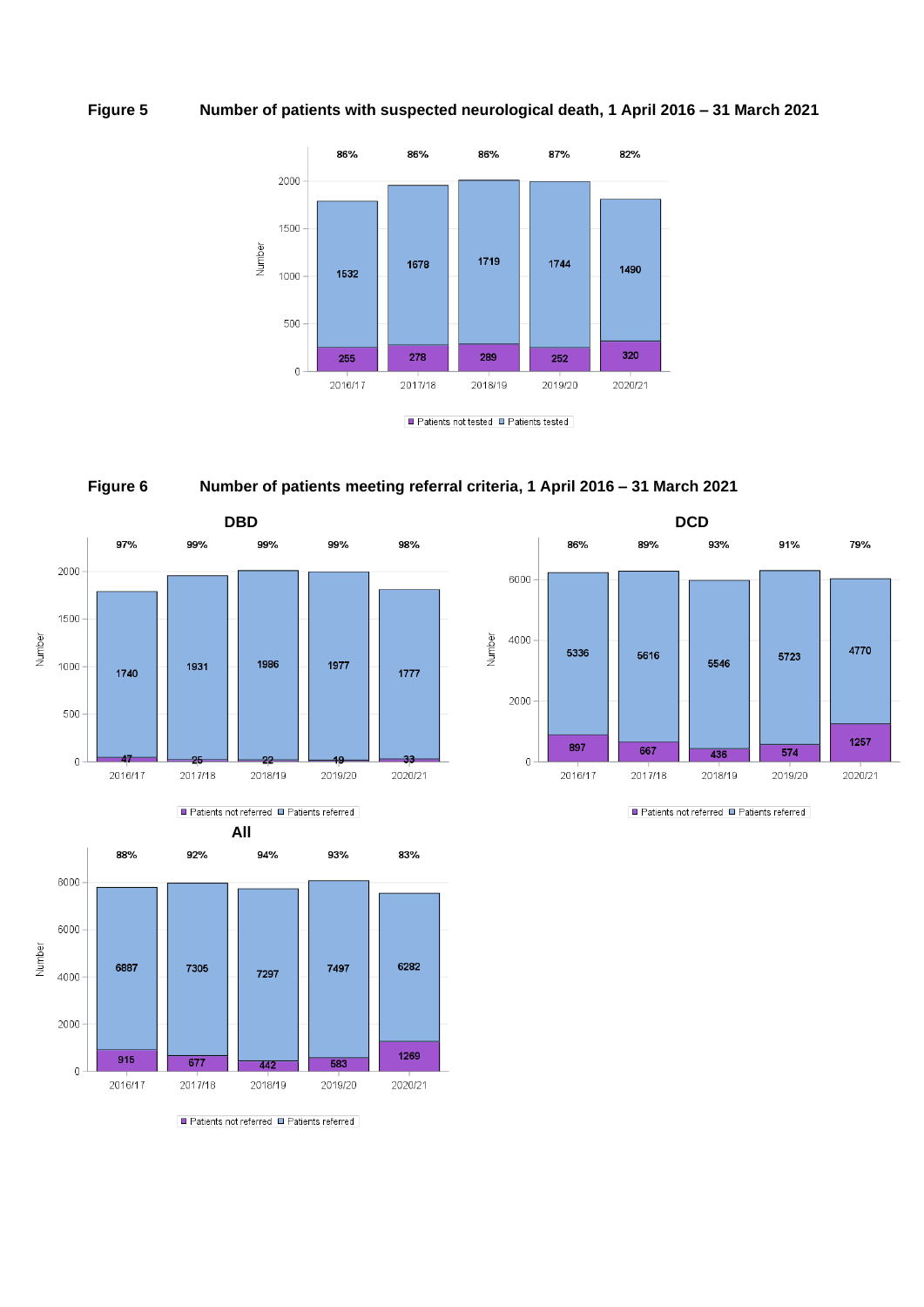**Figure 7 Number of families approached by SNOD presence, 1 April 2016 – 31 March 2021**





SNOD not present SNOD present



SNOD not present SNOD present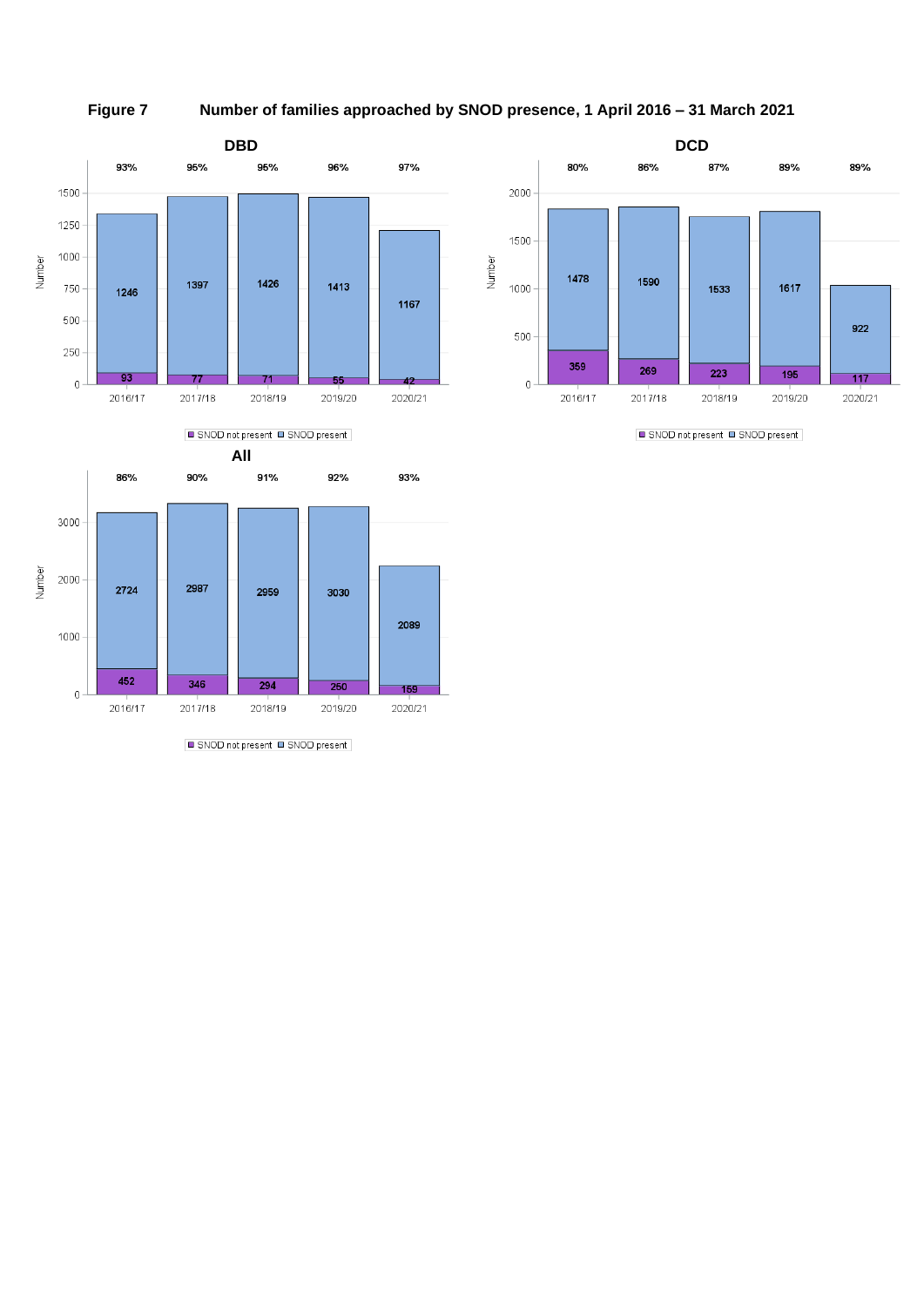#### **Figure 8 Number of families approached by consent/authorisation ascertained, 1 April 2016 – 31 March 2021**





■ Consent/authorisation not ascertained ■ Consent/authorisation ascertained

#### **11 SUMMARY**

In the year 1 April 2020 to 31 March 2021, there were 40,334 deaths audited for the PDA. Of these deaths, 1,810 and 6,027 patients met the referral criteria for DBD and/or DCD, respectively and 98% and 79% were referred to NHS Blood and Transplant. Of the 1,810 patients for whom neurological death was suspected, 82% were tested.

Of the families who were asked to make or support a patient's organ donation decision, 74% and 64% consented to/authorised DBD and DCD donation. Of these, 87% and 61%, respectively, became actual solid organ donors. 71 families overruled their loved one's expressed opt in decision to be an organ donor and 184 families did not support deemed consent/authorisation.

There was no statistically significant difference in the consent/authorisation rates for male and female patients for DBD or DCD. The difference in the consent/authorisation rate across the different age groups was statistically significant for DCD, but not DBD. For DBD paediatric patients (0-17 years) have a much lower consent/authorisation rate than the adult groups.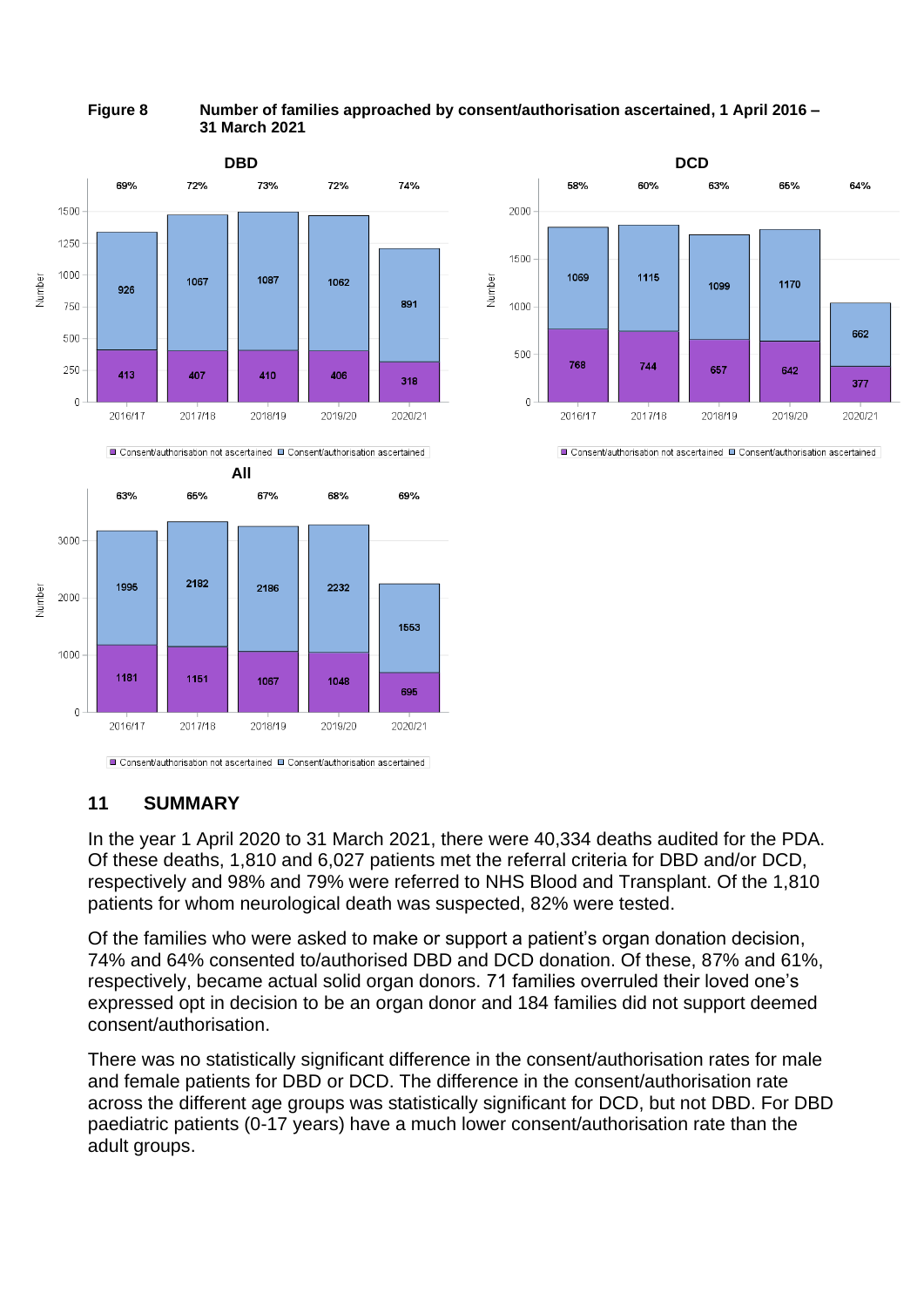There was a statistically significant difference in both the DBD and DCD consent/authorisation rate between white and BAME patients.

The testing rate for neurological death steadily increased between 2015/16 and 2019/20. In the last year the testing rate decreased from 87% to 82%. DBD referral rates have remained steadily high but decreases in the DCD referral rate were seen in the last year due to the impact of COVID-19. Since 2015/16, the SNOD presence and consent/authorisation rates have improved. The DBD consent/authorisation rate has increased to 74%, over the five year period, and the DCD consent/authorisation rate has also increased to 64%.

**Chloe Brown and Sue Madden August 2021 NHS Blood and Transplant**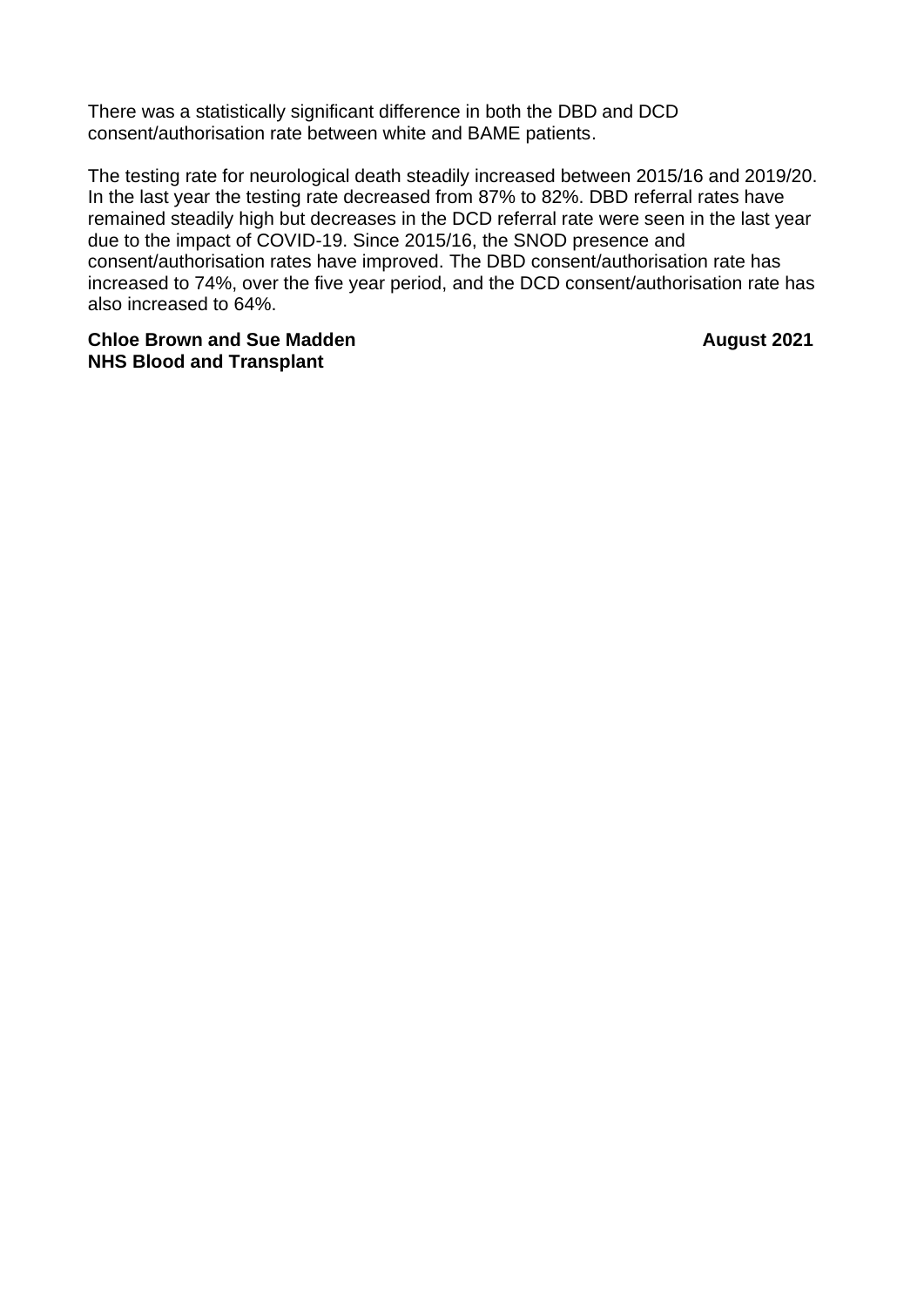## **Appendix I - Definitions**

|                                                           | POTENTIAL DONOR AUDIT / REFERRAL RECORD                                                                                                                                                                                                                                                       |
|-----------------------------------------------------------|-----------------------------------------------------------------------------------------------------------------------------------------------------------------------------------------------------------------------------------------------------------------------------------------------|
| Data excluded                                             | Patients who did not die on a critical care unit or an emergency department<br>and patients aged over 80 years are excluded.                                                                                                                                                                  |
| Donors after brain death (DBD)                            |                                                                                                                                                                                                                                                                                               |
| Suspected Neurological Death                              | A patient who meets all of the following criteria: Apnoea, coma from known<br>aetiology and unresponsive, ventilated, fixed pupils. Excluding cases for<br>which cardiac arrest occurred despite resuscitation, brainstem reflexes<br>returned, and neonates - less than 2 months post term   |
| Potential DBD donor                                       | A patient who meets all four criteria for neurological death testing excluding<br>those not tested due to reasons 'cardiac arrest despite resuscitation',<br>'brainstem reflexes returned', 'neonates - less than 2 months post term' (ie<br>suspected neurological death, as defined above). |
| DBD referral criteria                                     | A patient with suspected neurological death                                                                                                                                                                                                                                                   |
| Discussed with Specialist Nurse - Organ<br>Donation       | A patient with suspected neurological death discussed with the Specialist<br>Nurse - Organ Donation (SNOD)                                                                                                                                                                                    |
| Neurological death tested                                 | Neurological death tests were performed                                                                                                                                                                                                                                                       |
| Eligible DBD donor                                        | A patient confirmed dead by neurological death tests, with no absolute<br>medical contraindications to solid organ donation                                                                                                                                                                   |
| Family approached for formal organ<br>donation discussion | Family of eligible DBD asked to support patient's expressed or deemed<br>consent/authorisation, informed of a nominated/appointed representative,<br>asked to make a decision on donation on behalf of their relative, or informed<br>of a patient's opt-out decision via the ODR.            |
| Consent/authorisation ascertained                         | Family supported expressed or deemed consent/authorisation,<br>nominated/appointed representative gave consent, or where applicable<br>family gave consent/authorisation                                                                                                                      |
| Actual donors: DBD                                        | Neurological death confirmed patients who became actual DBD as reported<br>through the PDA                                                                                                                                                                                                    |
| Actual donors: DCD                                        | Neurological death confirmed patients who became actual DCD as reported<br>through the PDA                                                                                                                                                                                                    |
| Neurological death testing rate                           | Percentage of patients for whom neurological death was suspected who<br>were tested                                                                                                                                                                                                           |
| Referral rate                                             | Percentage of patients for whom neurological death was suspected who<br>were discussed with the SNOD                                                                                                                                                                                          |
| Approach rate                                             | Percentage of eligible DBD families approached for consent /authorisation<br>for donation                                                                                                                                                                                                     |
| Consent/authorisation rate                                | Percentage of families or nominated/appointed representatives approached<br>for formal organ donation discussion where consent/authorisation was<br>ascertained                                                                                                                               |
| SNOD presence rate                                        | Percentage of formal organ donation discussions with families or<br>nominated/appointed representatives where a SNOD was present                                                                                                                                                              |
| Consent/authorisation rate where SNOD<br>was present      | Percentage of formal organ donation discussions with families or<br>nominated/appointed representatives where a SNOD was present where<br>consent/authorisation was ascertained                                                                                                               |